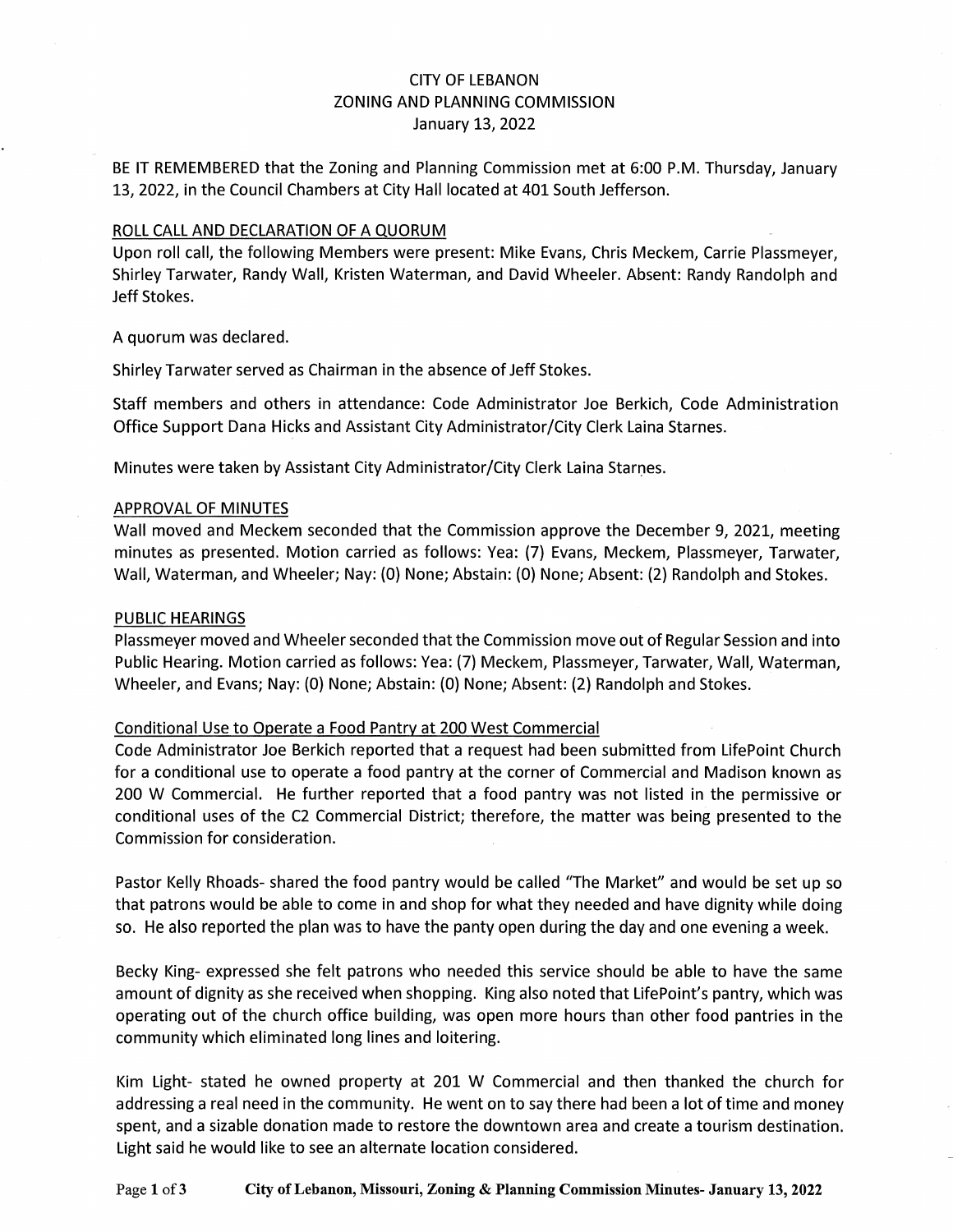Jeff Harrill- also said there was a need for the service but said he didn't think it was the direction downtown wanted to go.

Joanna Wilkinson- said she was co-owner of a business at 121 W. Commercial and shared she felt there was a need for this service. She then said a lot of time, money and volunteer hours had been spent to drive business downtown, so if the pantry needed to be located elsewhere that was fine, but if it was needed to be in downtown, she felt that businesses could all work together.

Tarwater asked if having patrons enter from the rear of the building had been considered. Pastor Kelly Rhoades said he felt that was doable.

## Conditional Use to Operate an Airbnb at 366 Bland Avenue

Code Administrator Joe Berkich shared that because short-term rentals weren't listed in City Code as permissive or conditional uses, the matter was being presented to the Commission for consideration. During this time, Berkich addressed parking, which he reported would be on street parking in the front and off premise parking in the rear.

The were no public comments.

Wall moved and Waterman seconded that the Commission move out of Public Hearing and back into Regular Session. Motion carried as follows: Yea: (7) Plassmeyer, Tarwater, Wall, Waterman, Wheeler, Evans, and Meckem; Nay: (0) None; Abstain: (0) None; Absent: (2) Randolph and Stokes.

# COMMISSION APPROVAL OF A CONDITIONAL USE TO OPERATE A FOOD PANTRY AT 200 WEST **COMMERCIAL**

Wall moved and Meckem seconded that the Commission approve a Conditional Use to operate a food pantry at 200 West Commercial. Motion failed as follows: Vea: (2) Tarwater and Evans; Nay: (4) Wall, Wheeler, Meckem, and Plassmeyer; Abstain: (1) Waterman; Absent: (2) Randolph and Stokes.

Note for the record: Waterman stated she abstained from the vote because she attended LifePoint Church and felt it was a conflict of interest.

COMMISSION APPROVAL OF A CONDITIONAL USE TO OPERATE AN AIRBNB AT 366 BLAND AVENUE Meckem moved and Wheeler seconded that the Commission approve a Conditional Use to operate an Airbnb at 366 Bland Avenue. Motion carried as follows: Vea: (7) Wall, Waterman, Wheeler, Evans, Meckem, Plassmeyer, and Tarwater; Nay: (O) None; Abstain: (O) None; Absent: (2) Randolph and Stokes.

## NC-NEIGHBORHOOD COMMERCIAL AND CL-LIMITED COMMERCIAL WORK SESSION

With the assistance of Code Administrator Joe Berkich, the Commission went through the conditional and permissive uses of the NC-Neighborhood Commercial and CL-Limited Commercial Zoning Districts and expressed what they would like to see deleted or added.

## **STAFF DISCUSSION**

None.

COMMISSION DISCUSSION None.